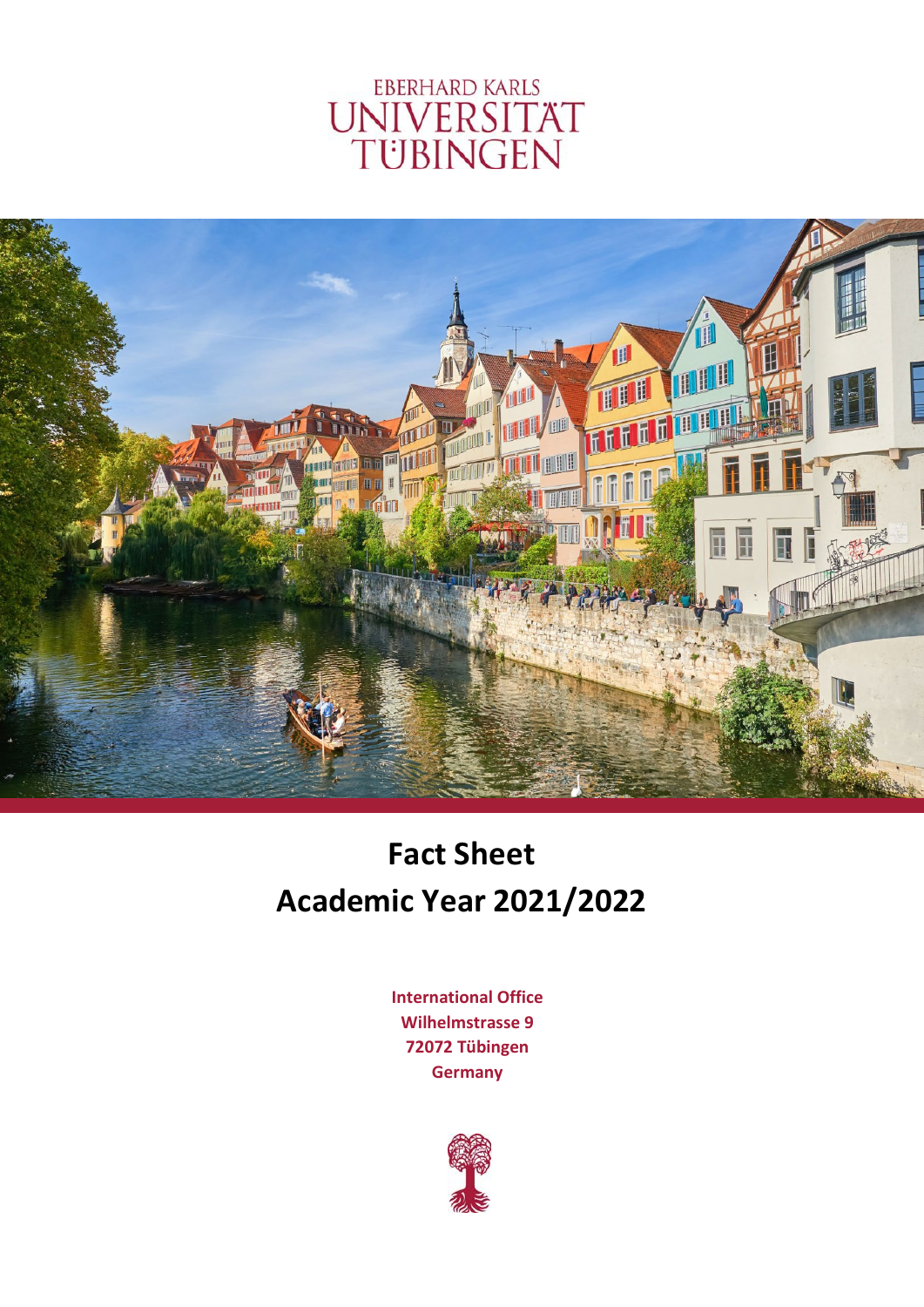

| <b>Name of University:</b>               |                             | Eberhard Karls Universität Tübingen (German) |
|------------------------------------------|-----------------------------|----------------------------------------------|
|                                          |                             | University of Tuebingen (English)            |
| <b>Office dealing with study</b>         | <b>International Office</b> |                                              |
| abroad/exchange matters:                 |                             |                                              |
|                                          |                             |                                              |
| <b>Mailing address:</b>                  | University of Tuebingen     |                                              |
|                                          | International Office        |                                              |
|                                          | Wilhelmstrasse 9            |                                              |
|                                          | 72074 Tübingen, Germany     |                                              |
| <b>Street address:</b>                   | University of Tuebingen     |                                              |
| (For courier delivery)                   | <b>International Office</b> |                                              |
|                                          | <b>Exchange Programs</b>    |                                              |
|                                          | Nauklerstrasse 2            |                                              |
|                                          | 72074 Tübingen, Germany     |                                              |
| Contact details of:                      | Name:                       | <b>Nici Sauer</b>                            |
| Director/Coordinator                     | Telephone:                  | +49-7071-29-77733                            |
| (USA, Canada, Africa)                    | Fmail:                      | nicole.sauer@uni-tuebingen.de                |
|                                          | Name:                       | Dr. Kordula Glander                          |
| <b>ERASMUS-Officer/Executive</b>         | Telephone:                  | +49-7071-29-77732                            |
| (Institutional Coordinator)              | Email:                      | k.glander@uni-tuebingen.de                   |
|                                          |                             |                                              |
| <b>Exchange Coordinator</b>              | Name:                       | <b>Bastian Salmen</b>                        |
| (Asia, Australia & New Zealand, Latin    | Telephone:                  | +49-7071-29-77736                            |
| America)                                 | Email:                      | bastian.salmen@uni-tuebingen.de              |
| <b>Admission/Transcripts</b>             | Name:                       | Simone N. Hahne                              |
| (Incoming Student Advisor)               | Telephone:                  | +49-7071-29-77734                            |
|                                          | Email:                      | simone.hahne@uni-tuebingen.de                |
|                                          |                             |                                              |
|                                          |                             | Office Fax: +49-7071-29-5404                 |
| <b>Email address exchange applicants</b> |                             | simone.hahne@uni-tuebingen.de                |
| can direct their enquiries to            |                             |                                              |
| Website for exchange-related             |                             | http://www.uni-tuebingen.de/en/90781         |
| <b>linformation</b>                      |                             |                                              |

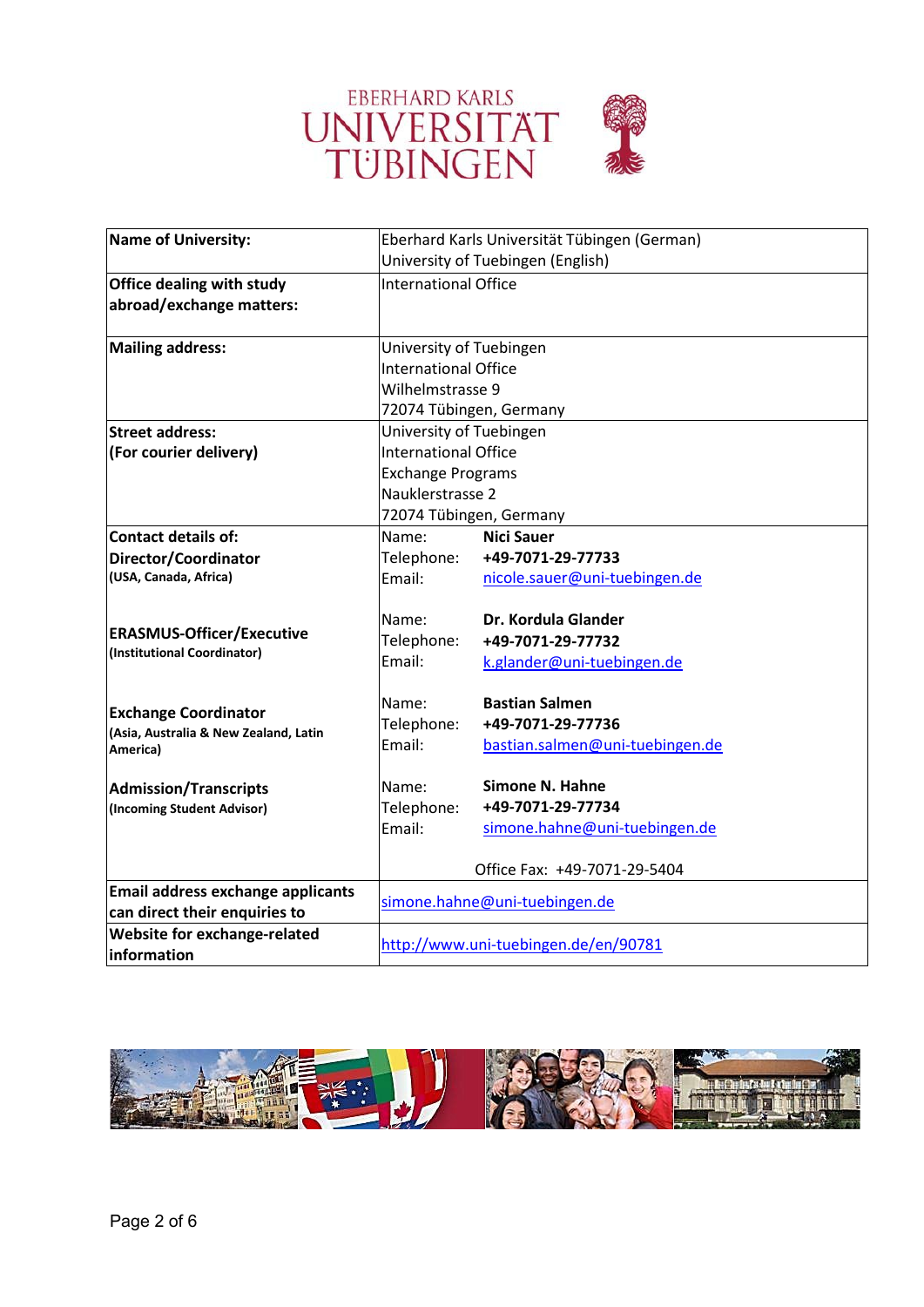*General Information*

| <b>General information</b>            | Innovative. Interdisciplinary. International. Since 1477. These have<br>been the University of Tübingen's guiding principles in research and<br>teaching ever since it was founded. With this long tradition, the<br>University of Tübingen is one of the most respected universities in<br>Germany. Its institutional strategy was successfully selected for                                                                                                                                                                                                                                                                                                                                                                                                                                                                                                                                                                                                                                                                          |
|---------------------------------------|----------------------------------------------------------------------------------------------------------------------------------------------------------------------------------------------------------------------------------------------------------------------------------------------------------------------------------------------------------------------------------------------------------------------------------------------------------------------------------------------------------------------------------------------------------------------------------------------------------------------------------------------------------------------------------------------------------------------------------------------------------------------------------------------------------------------------------------------------------------------------------------------------------------------------------------------------------------------------------------------------------------------------------------|
|                                       | funding in the Excellence Initiative sponsored by the German federal<br>and state governments, making Tübingen one of Germany's eleven<br>universities distinguished with that title of excellence. Tübingen has<br>also proven its status as a leading research university in many<br>national and international competitions - in key rankings Tübingen is<br>listed among the best universities for the Humanities and Social<br>Sciences as well as for Science and Medicine.<br>With its broad spectrum of subjects, the University of Tübingen<br>provides a wealth of opportunities for interdisciplinary collaboration.<br>And such close cooperation on research extends beyond the<br>University and around the world. The University of Tübingen has joint<br>research projects at all levels with other institutions of higher<br>education, with research institutes and with industry.<br>The University's excellence in research offers optimal study<br>conditions to students who come to Tübingen, combined with the |
|                                       | opportunity to emphasize individual interests along the way. The<br>attractive study environment is reinforced by many additional<br>services, such as the Language Center, interdisciplinary lectures in the<br>Studium Generale and the state-of-the-art University Library. The<br>University motto speaks for itself: attempto - I dare!                                                                                                                                                                                                                                                                                                                                                                                                                                                                                                                                                                                                                                                                                           |
| Academic calendar                     | In general:<br>Classes in the summer and winter semester start on the Monday of<br>April (summer semester) or October (winter semester) which is<br>closest to the 15 <sup>th</sup> of that month.<br>Classes end on the Sunday 13 weeks after the term starts (summer<br>semester) and 18 weeks after the term starts in the winter semester.                                                                                                                                                                                                                                                                                                                                                                                                                                                                                                                                                                                                                                                                                         |
|                                       |                                                                                                                                                                                                                                                                                                                                                                                                                                                                                                                                                                                                                                                                                                                                                                                                                                                                                                                                                                                                                                        |
|                                       | Dates for the Winter Semester 2021/2022:<br>Oct. 18, 2021 - Feb. 12, 2022<br>no lectures on Dec. 24, 2020 - Jan. 8, 2022                                                                                                                                                                                                                                                                                                                                                                                                                                                                                                                                                                                                                                                                                                                                                                                                                                                                                                               |
|                                       | Dates for the Summer Semester 2021:<br>April 19, 2022 - July 30, 2022,<br>no lectures on May 26; June 6-11, June 16, 2022                                                                                                                                                                                                                                                                                                                                                                                                                                                                                                                                                                                                                                                                                                                                                                                                                                                                                                              |
|                                       | Please be advised that the examination period in Business and                                                                                                                                                                                                                                                                                                                                                                                                                                                                                                                                                                                                                                                                                                                                                                                                                                                                                                                                                                          |
| Number of credits or units that       | Economics might last until two weeks after the end of the semester!<br>Two lectures and two seminars per semester are recommended. In                                                                                                                                                                                                                                                                                                                                                                                                                                                                                                                                                                                                                                                                                                                                                                                                                                                                                                  |
| undergraduate students need to        | addition, students can attend courses in the area of German as a                                                                                                                                                                                                                                                                                                                                                                                                                                                                                                                                                                                                                                                                                                                                                                                                                                                                                                                                                                       |
| complete in one semester/term         | foreign language.                                                                                                                                                                                                                                                                                                                                                                                                                                                                                                                                                                                                                                                                                                                                                                                                                                                                                                                                                                                                                      |
| Language of instruction - Are courses | The main language of instruction at the University of Tübingen is                                                                                                                                                                                                                                                                                                                                                                                                                                                                                                                                                                                                                                                                                                                                                                                                                                                                                                                                                                      |
| taught in English available?          | German. The University is, however, constantly increasing the                                                                                                                                                                                                                                                                                                                                                                                                                                                                                                                                                                                                                                                                                                                                                                                                                                                                                                                                                                          |
|                                       | amount of courses taught in English. Lists of these English-taught                                                                                                                                                                                                                                                                                                                                                                                                                                                                                                                                                                                                                                                                                                                                                                                                                                                                                                                                                                     |
|                                       | courses (updated shortly before each semester) are available on our<br>website (http://www.uni-tuebingen.de/en/90763).                                                                                                                                                                                                                                                                                                                                                                                                                                                                                                                                                                                                                                                                                                                                                                                                                                                                                                                 |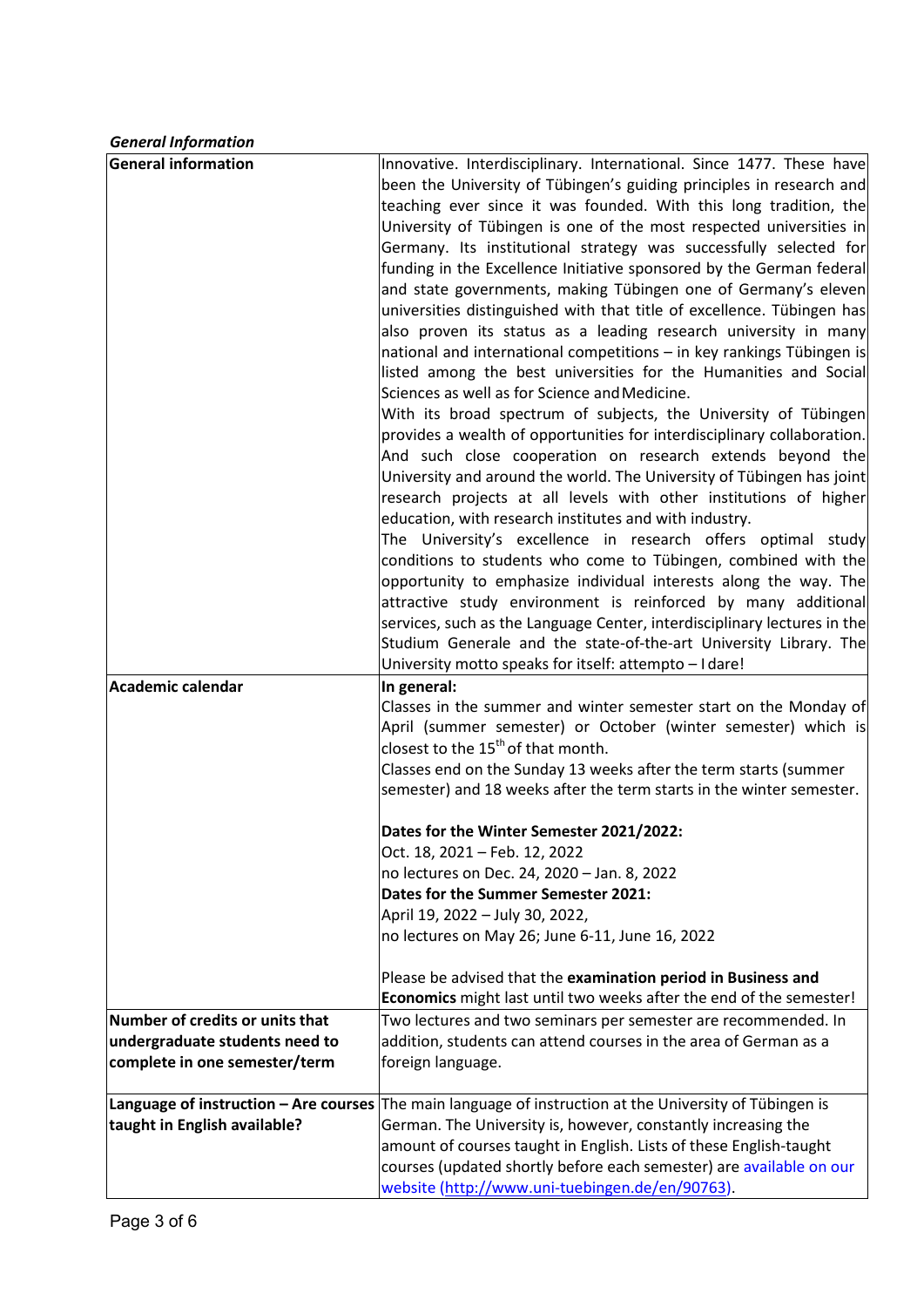|                                                                                         | We recommend our partners to nominate students with a 'B 2' level<br>of German (in case they would like to take German-taught classes at<br>one of the faculties) or a 'B 2' level of English (in case they would like<br>to take English-taught classes). The levels refer to the 'Common<br>European Framework of Reference for Languages (CEFR)'. We do not<br>require proof of language proficiency. Students can also take<br>German language classes, which usually start at a B1 level (see<br>below).                    |
|-----------------------------------------------------------------------------------------|----------------------------------------------------------------------------------------------------------------------------------------------------------------------------------------------------------------------------------------------------------------------------------------------------------------------------------------------------------------------------------------------------------------------------------------------------------------------------------------------------------------------------------|
| Course Information                                                                      | See http://www.uni-tuebingen.de/en/113870<br>Online Course Handbook (search engine for all courses)                                                                                                                                                                                                                                                                                                                                                                                                                              |
|                                                                                         | English-taught classes (list is updated before every semester)                                                                                                                                                                                                                                                                                                                                                                                                                                                                   |
|                                                                                         | German language and Culture classes at the German as a Foreign<br>Language and Intercultural Programs Department                                                                                                                                                                                                                                                                                                                                                                                                                 |
| Are there any special language<br>courses for exchange students during<br>the semester? | Yes, more than 50 different courses per semester. You will find them<br>on the website of the Division "German as a Foreign Language and<br>Intercultural Programs" (http://www.uni-tuebingen.de/en/1056).<br>Participants do not have to pay any fees, only course material,<br>excursions etc.                                                                                                                                                                                                                                 |
|                                                                                         | We do offer free beginner's courses in German for exchange students<br>(A1/A2 level), but please be aware that spaces are limited and we<br>cannot guarantee any spaces.                                                                                                                                                                                                                                                                                                                                                         |
|                                                                                         | Mandatory fee for exchange students Exchange students will be required to pay a non-waivable student<br>services fee (currently around € 88 per semester) to the<br>Studierendenwerk (governmental social<br>service<br>organization<br>connected to German universities). The fee is mandatory for all<br>students (also the German students) and subsidizes the semester bus<br>ticket, meals at the cafeteria, rent at dormitories, kindergarten for<br>students' children, as well as free psychological and legal advisors. |

### *Exchange‐Related Information*

| Level                                      | Undergraduate / Graduate                                              |
|--------------------------------------------|-----------------------------------------------------------------------|
| Number of exchange students                | About 800 students                                                    |
| admitted per year                          |                                                                       |
| Duration of exchange                       | One or two semesters                                                  |
| <b>Restricted programs or courses (not</b> | Medicine is restricted for exchange students coming to Tübingen       |
| open to exchange students)                 | through a university-wide agreement and students need to be fluent    |
|                                            | in German. The Faculty of Science needs a study plan and a transcript |
|                                            | of the student for the pre-approval of courses.                       |
| Services available to exchange             | <b>StudIT (Student Initiative for International Students)</b>         |
| students (e.g. internet access, sports     | <b>Sports facilities</b>                                              |
| facilities, libraries, student             | Language Tandem                                                       |
| organizations, etc.)                       | <b>International Coffee-Hour</b>                                      |
|                                            | Choir und Theatre                                                     |
|                                            | <b>Internet Access</b>                                                |
|                                            | Libraries                                                             |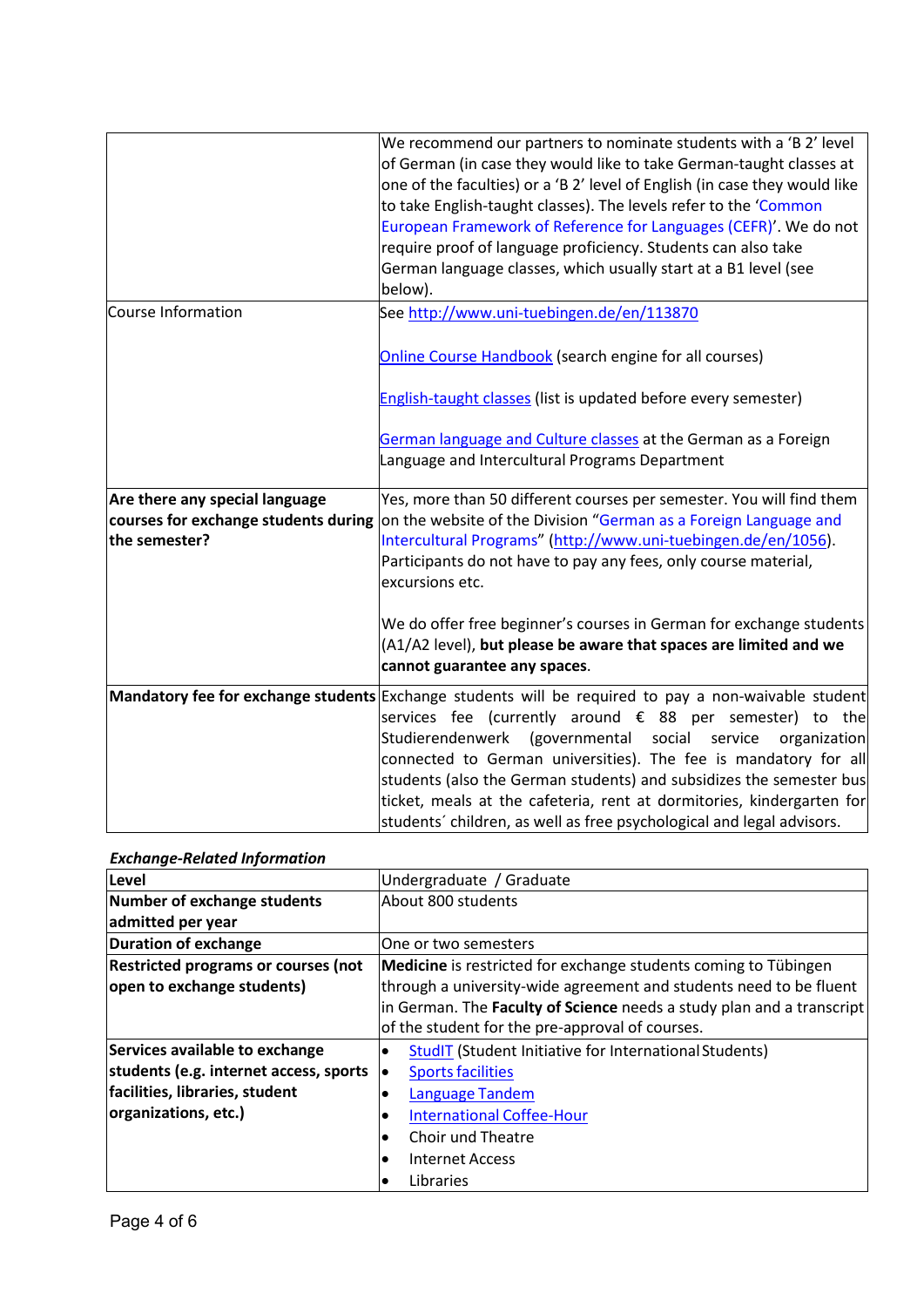| Nomination/Application deadline                | Winter semester: May 1 to June 30 online<br>Summer semester: December 31 - online                                                                                                                                             |
|------------------------------------------------|-------------------------------------------------------------------------------------------------------------------------------------------------------------------------------------------------------------------------------|
|                                                | We cannot guarantee housing in one of the student dormitories for<br>applicants who submit their application after the deadline.                                                                                              |
| Nomination and<br><b>Application Procedure</b> | Partners need to nominate their students via our<br>1.<br>online portal until the deadline above. The link to the<br>online portal will be provided by us to all partners.                                                    |
|                                                | Students receive an email with the link for the online<br>$2_{-}$<br>application portal after their nomination is accepted.                                                                                                   |
|                                                | Students need to complete their application online.<br>3.                                                                                                                                                                     |
|                                                | 4. Students need to hand in the following supporting<br>documents:                                                                                                                                                            |
|                                                | Passport picture                                                                                                                                                                                                              |
|                                                | Scan of passport                                                                                                                                                                                                              |
|                                                | Students who wish to study at the Faculty of Science<br>(= Natural Sciences) or the Faculty of Medicine:<br>Transcript of Records as well as a Study Plan with a<br>course list that can be sent to the faculty for approval. |
|                                                | Students who wish to study at the Faculty of<br><b>Medicine: Proof of Immunization</b>                                                                                                                                        |

## *Arrival / Orientation Program*

| <b>Recommended arrival dates</b>      | Winter Semester: October 1st                                                                                                                                                                                                                          |
|---------------------------------------|-------------------------------------------------------------------------------------------------------------------------------------------------------------------------------------------------------------------------------------------------------|
|                                       | (September 1 <sup>st</sup> for language and orientation course, see below)                                                                                                                                                                            |
|                                       | Summer Semester: April 1st                                                                                                                                                                                                                            |
|                                       | (March 1 <sup>st</sup> for language course and orientation course)                                                                                                                                                                                    |
| Is airport pick-up service available? | No, unfortunately not. There is a regular bus service (Airport Sprinter)                                                                                                                                                                              |
|                                       | from the airport to Tübingen, though. More Information is available                                                                                                                                                                                   |
|                                       | here.                                                                                                                                                                                                                                                 |
| Is an orientation program available?  | Yes:                                                                                                                                                                                                                                                  |
| What does it cost?                    | General orientation program for international and exchange<br>1.<br>students in the week before the semester starts 'How to<br>study at the University of Tuebingen': 15€                                                                             |
|                                       | 'Start' course: 3-week language course before the semester<br>2.<br>with an orientation part designed for exchange students with<br>intermediate to good knowledge of German: 300€                                                                    |
|                                       | 'Deutsch-Kompakt' course: Intensive 5-week language course<br>3.<br>before the semester designed to prepare exchange students<br>for their study-abroad experience in Tübingen. The course<br>includes cultural events and excursions: 825 $\epsilon$ |